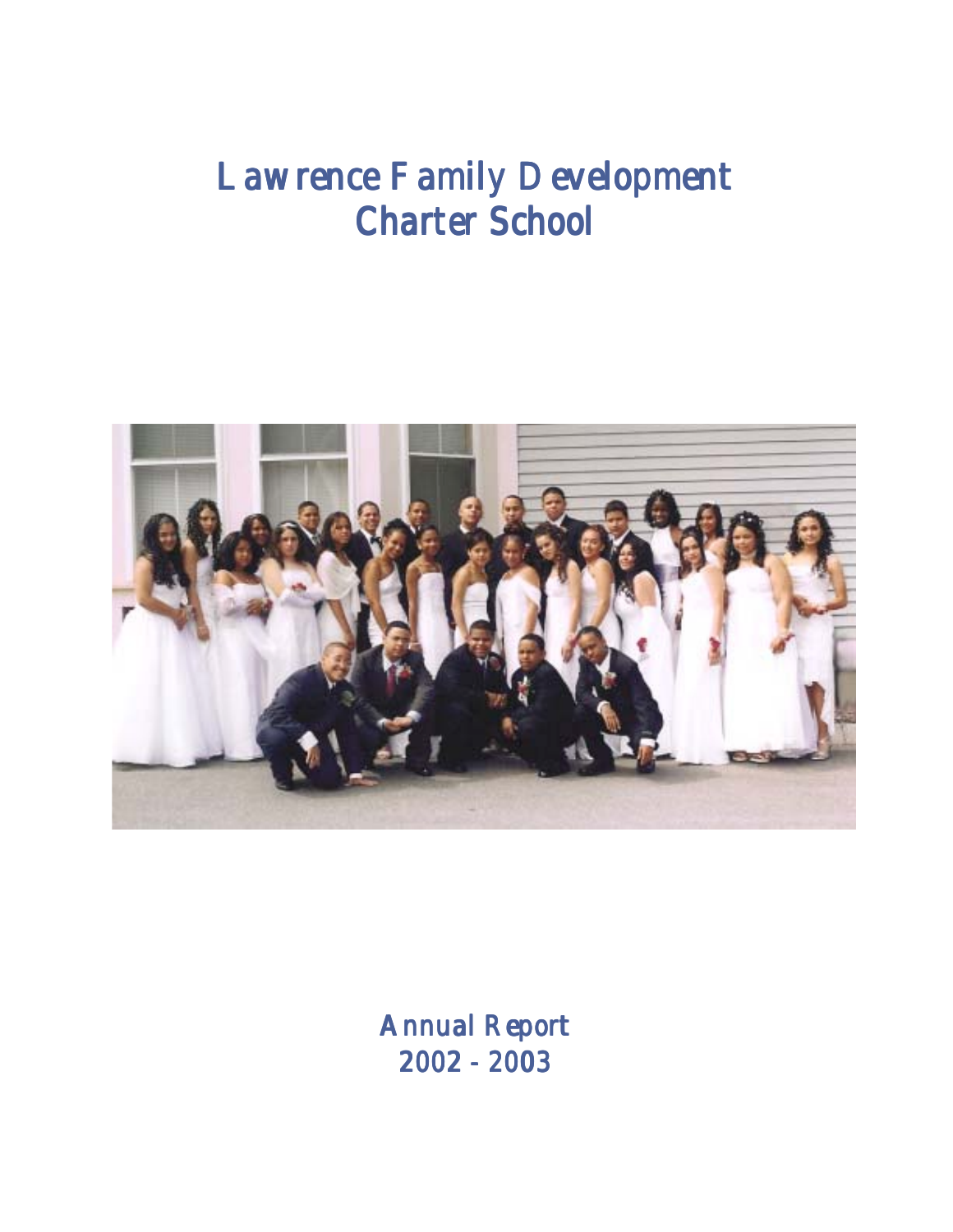#### *A Message from the President of the Board Message from the President of the Board*

The 2002-03 school year was a time of review and renewal at Lawrence Family Development Charter School. As a school community, we embarked on a two-year process to revisit our curriculum to strengthen alignment with Massachusetts Curriculum Frameworks. A school-wide team of educators, along with a consultant, worked to shape the direction of curriculum, benchmarks, and a K-8 scope and sequence to insure the mastery of skills and knowledge to satisfy state expectations.

The entire teaching staff participated in eight accountability teams addressing student achievement through the objectives of school performance identified in our year 2000 charter renewal. Research and recommendations by staff are included in this annual report and will help inform our 2005 charter renewal application. Summer workshops will specifically address assessments, helping to create a comprehensive authentic assessment plan for the school effective September 2003. This will inform the design of a revised report card during the 2003-04 school year.

Fall 2002 brought news of significant improvement in MCAS scores—particularly grade four English Language Arts, with 91% of students passing—just *ahead* of the state average and eighth grade math with an average score of 230, a significant growth from previous years. Spring 2002 third grade MCAS reading showed 88% passing, including 40% in the *proficient* category.

Improved reading skills and our goal that all students read at or above grade level by third grade mirrors the national goals of N<sub>o</sub> Child Left Behind and supported our strong application for a Reading First grant. LFDCS was one of 38 districts and 55 schools in Massachusetts awarded a sixyear grant which will enable us to build a first class reading department with experienced leadership, expanded reading materials, and directed professional development opportunities for all K-3 teachers. Fourteen teachers will accompany our Principal and new Reading First Coordinator to a week-long training in August to prepare for implementation in September 2003.

Student success was measured not only by MCAS growth but through successful participation in special projects. A science lab partnership with Northern Essex Community College expanded to include all seventh and eighth graders—helping to instill an excitement for learning science. Our second annual Science Fair featured 150 young scientists from grades 6, 7, and 8 with four projects, earning the opportunity to represent the school at the statewide Middle School Science Fair in May. A team of eighth grade students took third place and two projects earned honorable mention in our first entry in state competition. Our current graduating class (June 2003) continued the record of their predecessors. With more than half of the graduating class (17 of 31) applying for acceptance at private or parochial schools, 16 were accepted at one or more schools with \$400,000 (for four years) in scholarships and financial aid being awarded.

LFDCS continued its efforts to disseminate effective practices as required by Charter School legislation. A two-year project to document effective practices in parent involvement in education was led by our Director of Development and outside consultants. A survey designed to gather data and perspectives on the importance of parent involvement as a factor in academic achievement gathered information from almost 1000 individuals, representing 24 charter schools state wide. A conference to present best practices will take place in October 2003. At LFDCS, the statewide survey was carried out by parent volunteers who also gathered opinions and data on parent satisfaction at our school. More than one third of our parents responded with 97% indicating satisfaction with their children's academic program.

On behalf of the Board of Trustees, I wish to express our gratitude and appreciation to the parents who entrust their children to our school and assist us as partners in their education. To the educators and administrators who help them learn and develop and to all who give of time, talent, and treasure as volunteers and funders, gracias a todos!

> Ralph L. Carrero President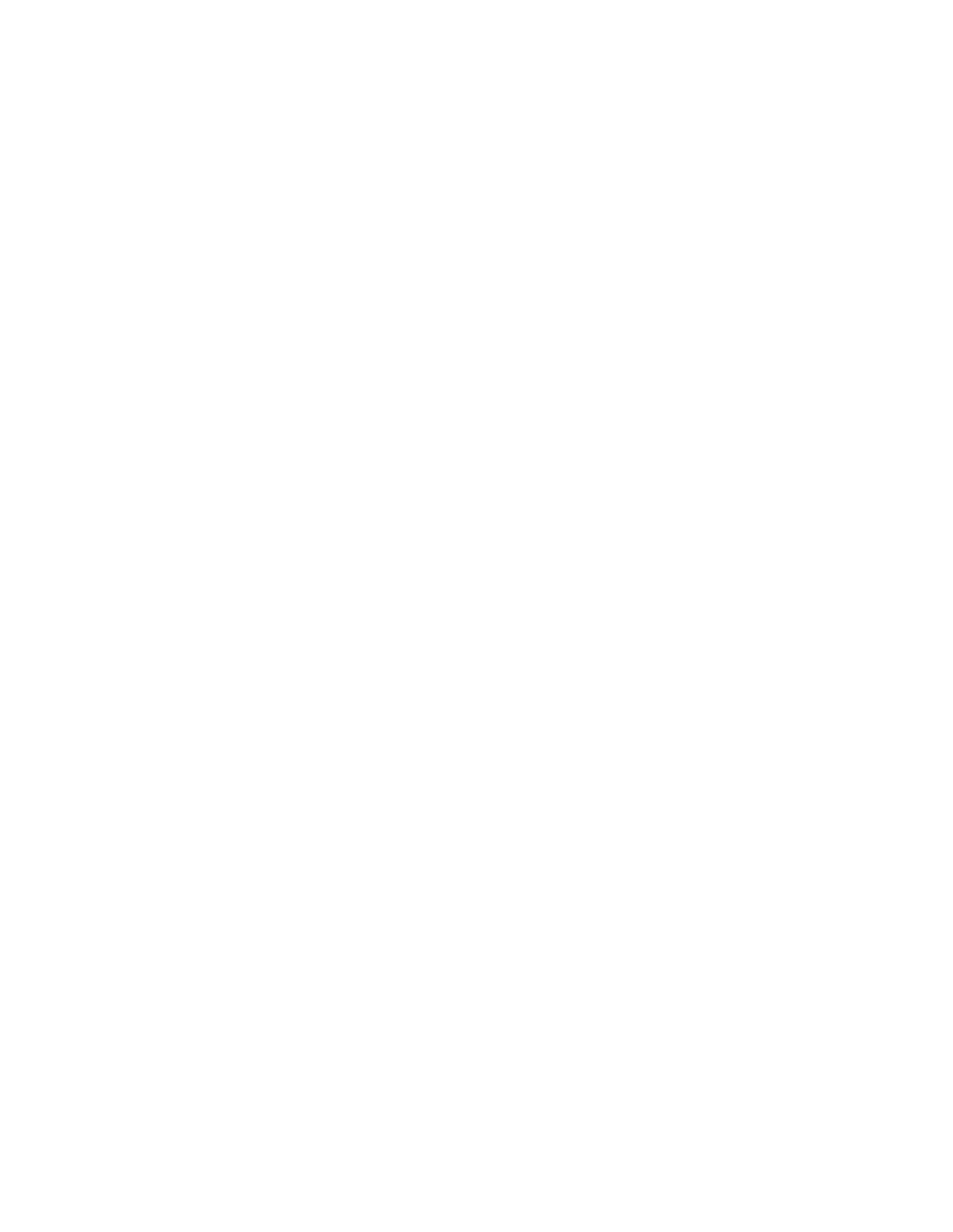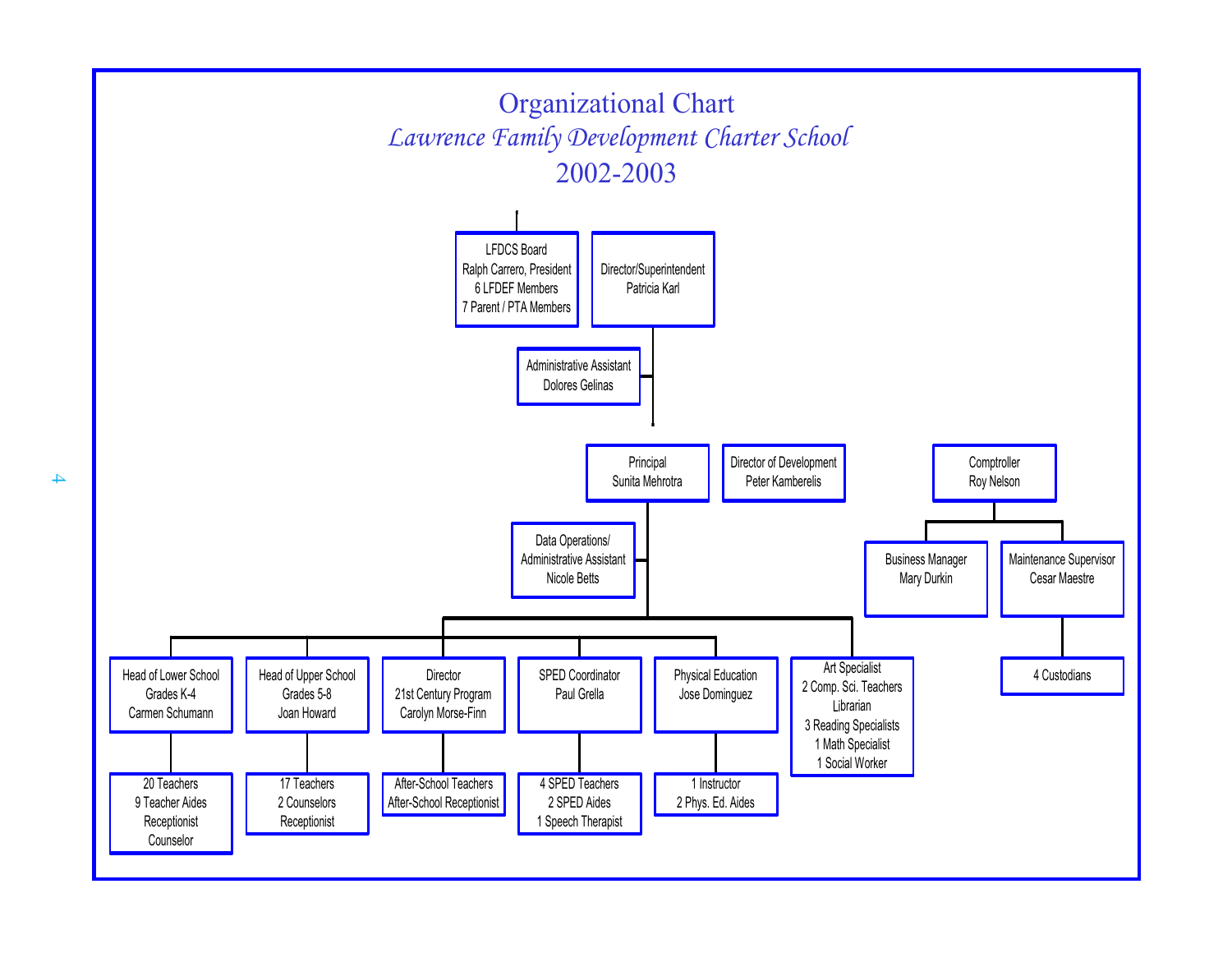## **Growth of Our School at a Glance**

|                                                  | 1995-1996               | 1996-1997               | 1997-1998               | 1998-1999               | 1999-2000              | 2000-2001                               | 2001-2002               | 2002-2003             |
|--------------------------------------------------|-------------------------|-------------------------|-------------------------|-------------------------|------------------------|-----------------------------------------|-------------------------|-----------------------|
| Grades Served                                    | $K-3$                   | $K-4$                   | $K-5$                   | $K-6$                   | $K-7$                  | $K-8$                                   | $K-8$                   | $K-8$                 |
| Number of Students Enrolled                      | 180                     | 238                     | 296                     | 360                     | 428                    | 475                                     | 483                     | 491                   |
| Number of Classrooms                             | $\boldsymbol{9}$        | 12                      | 15                      | 18                      | 23                     | 27                                      | 29                      | 29                    |
| Maximum Number of Students in Classroom          | 20                      | 20                      | 20                      | 20                      | 20                     | 20                                      | 21                      | 20                    |
| Number of Student Computers                      | 19                      | 24                      | 27                      | 50                      | 59                     | 71                                      | 84                      | 84                    |
| Number of Students on Waiting List               | 90                      | 165                     | 216                     | 111                     | 111                    | 198                                     | 139                     | 222                   |
| <b>Total Number of Teachers</b>                  | 11                      | 14                      | 21                      | 26                      | $31*$                  | 46                                      | 53.5                    | 49                    |
| Student to Teacher Ratio (Professional Staff)    | 12:1                    | 10:1                    | 12:1                    | 12:1                    | 12.5:1                 | 10.3:1                                  | 9:1                     | 9:1                   |
| Student to Teacher Ratio (Class Size)            | 20:1                    | 20:1                    | 20:1                    | 20:1                    |                        | $(20:1$ K-6<br>$\overline{\phantom{0}}$ | 15:1                    | 7828                  |
| Staff Tumover                                    | 30%                     | 27%                     | 14%                     | $8\%$                   | 24%                    | $22\%$                                  | 28.9%                   | $22\%$                |
| Percentage of Certified Teachers                 | 44%                     | 40%                     | 59%                     | 60%                     | 52%                    | 61%                                     | 67%                     | 68%                   |
| Teacher Salary Range                             | $$25,000 -$<br>\$29,000 | $$25,500 -$<br>\$29,580 | $$26,000 -$<br>\$30,080 | $$26,500 -$<br>\$31,090 | $$26,490-$<br>\$35,810 | $$26,360 -$<br>\$38,000                 | $$31,615$ -<br>\$47,750 | $$31,850-\$<br>50,180 |
| Average Per Pupil or State-Allocated Expenditure | \$6,125                 | \$6,242                 | \$6,398                 | \$6,723                 | \$7,312                | \$8,069                                 | \$8,635                 | \$9,795               |
| Average Daily Attendance                         | 96%                     | 95%                     | 95%                     | 95%                     | 95%                    | 96%                                     | 95.8%                   | 96%                   |
| Average Number of Students in Attendance         | 178.43                  | 237.42                  | 293.42                  | 357.3                   | 423.7                  | 473.8                                   | 462.8                   | 475.6                 |
| Students Receiving Special Ed. Services          | $3\%$                   | $3\%$                   | $4\%$                   | $5\%$                   | $7\%$                  | $9\%$                                   | $12\%$                  | $11\%$                |
| Non IEP Students Receiving SPED Services         | $\ast\ast$              | $**$                    | $\ast\!\ast$            | $\ast\ast$              | $3\%$                  | $2\%$                                   | $4\%$                   | $4\%$                 |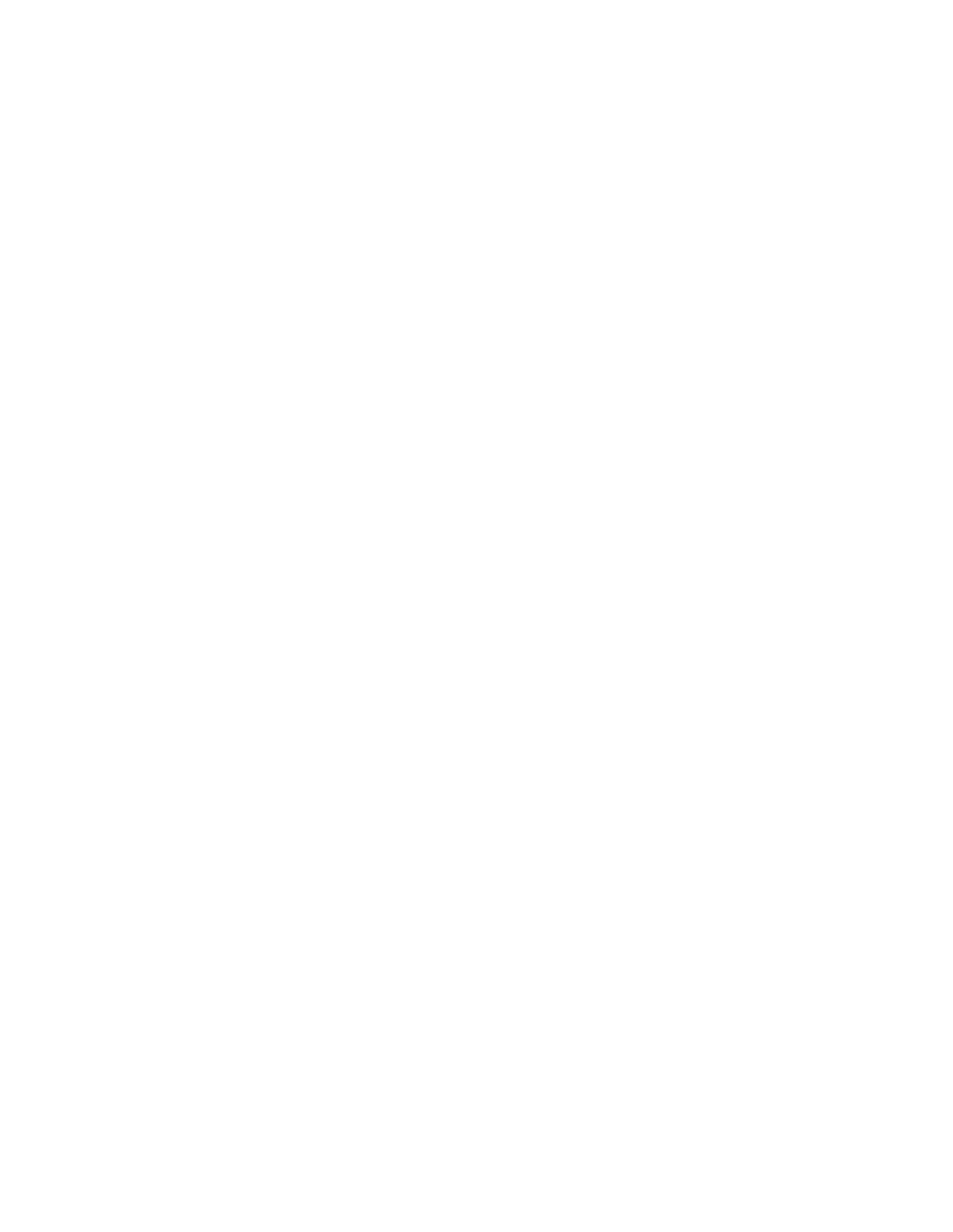### *TheGuidance Placement Program Guidance Placement Program – Paths for their Futures Paths for Futures Futures*

The Guidance Placement Program celebrated its third anniversary with impressive outcomes. Eighth graders achieved an overall 88% acceptance rate to private high schools with 53% obtaining financial aid and/or scholarships. Students initiated their hard work in the summer of 2002 by attending two preparatory programs—the Summer SSAT Prep Program here at LFDCS and Prep@Pingree in Hamilton. These programs served to initiate students to the complex process of being accepted at college preparatory high schools, including the taking of entrance exams, completing applications, conducting interviews, and submitting grades and letters of recommendation. Students received intensive instruction in Language Arts and Mathematics to help ensure successful outcomes to the entrance exams. They were also encouraged to apply to many private high schools such as Proctor Academy, Concord Academy, The Pingree School, Noble & Greenough, Brewster Academy, Phillips Academy, Kimball Union Academy, and The Putney School. During the fall, many guest speakers from parochial and private independent high schools came to talk to eighth graders about the expectations of private schools.

The placement program conducted nineteen group sessions after school twice a week for two hours to help students complete applications and edit essays. Three special meetings informed parents of the admission and financial aid processes and provided them with information on the overall progress of their children. Students were interviewed individually at least three times to monitor their academic and admission progress. Eighty-one applications were submitted to parochial, private independent high schools, vocational schools, and other schools of choice.

#### Financial Assistance

In order for students and parents to believe in the possibility of private school admission, sufficient financial aid must be obtained. This year, forty-five waivers were granted to cover application fees, entrance test registration, and financial aid reports for a total value of \$1,726. Additionally, our students received a total of \$109,000 in tuition assistance and scholarships. Three students obtained full financial aid for a total of \$94,000.

| <b>ACCEPTANCE RATE</b> | 2000-2001              | 2001-2002      | 2002-2003      |  |
|------------------------|------------------------|----------------|----------------|--|
| Parochial High Schools | $7/19 = 37\%$          | $12/19 = 63\%$ | $13/16 = 81\%$ |  |
| Private High Schools   | $1/7$ (waitlisted)=14% | $3/5 = 60\%$   | $6/10=60\%$    |  |
| Vocational Schools     | $6/7 = 85\%$           | $8/8 = 100\%$  | $10/14 = 71\%$ |  |

| <b>ENROLLMENT RATE</b>         |                | <b>SCHOOL PLACEMENT</b>                                                                     |    |  |
|--------------------------------|----------------|---------------------------------------------------------------------------------------------|----|--|
| <b>Parochial High Schools</b>  | $6/16 = 38\%$  | Central Catholic High School<br>Lowell Catholic High School<br>Presentation of Mary Academy |    |  |
| <b>Private High Schools</b>    | $4/10=40\%$    | Proctor Academy<br>Noble & Greenough<br>The Putney School<br>Community Christian Academy    |    |  |
| <b>Vocational High Schools</b> | $10/14 = 71\%$ | <b>Greater Lawrence Technical School</b>                                                    | 10 |  |
| Other                          |                | Lawrence Public Schools **<br>Out of State                                                  |    |  |

\*\*Three students are still waiting for vocational school acceptance results.